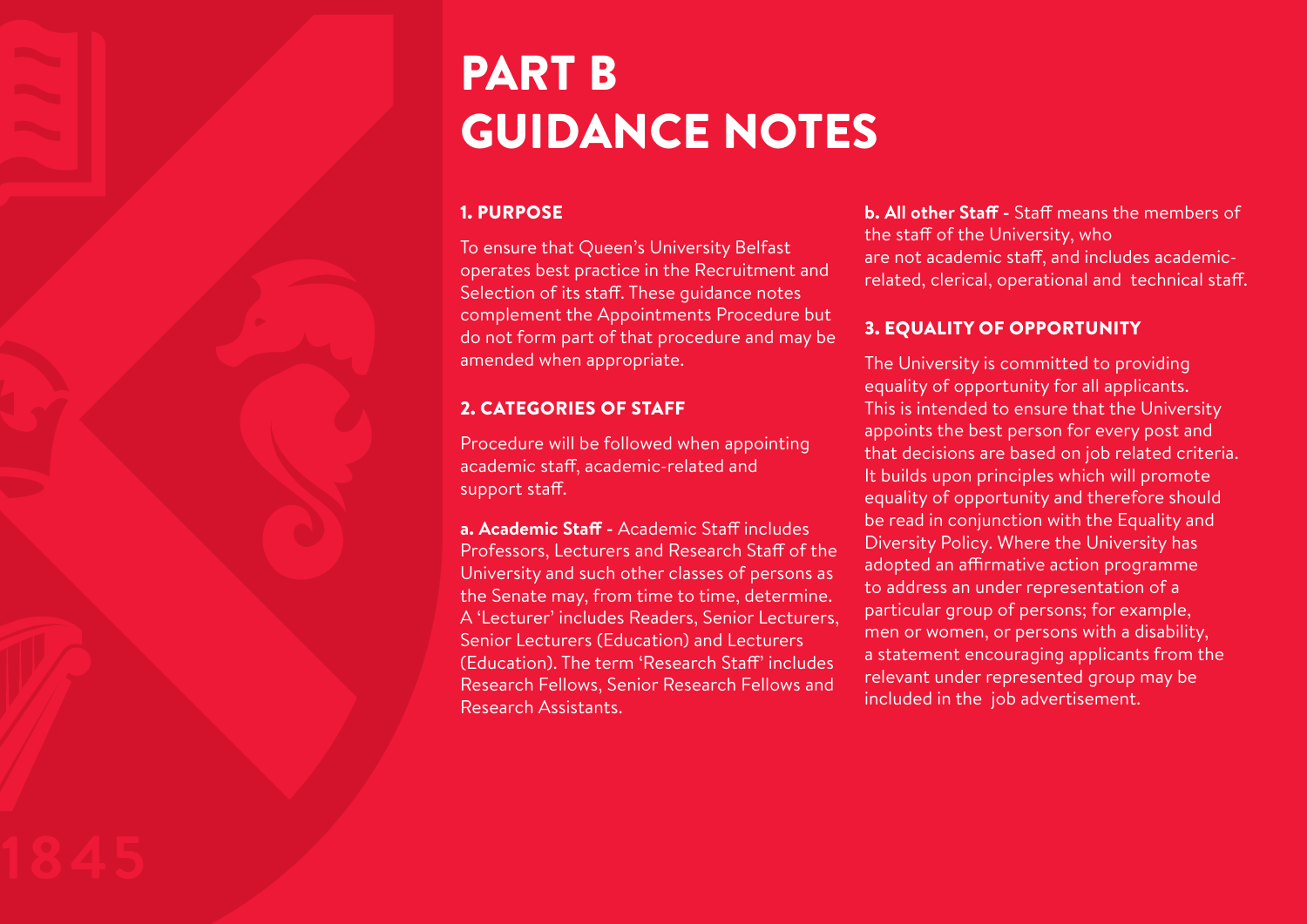The University will provide reasonable adjustments to disabled applicants throughout the recruitment process. Forms are available in a range of formats, font size or in Braille or audio formats.

If applicants require any support during the selection process, they will be asked todisclose at application or they can contact the Human Recourses Directorate (hr@qub.ac.uk).

Further information regarding Equal Opportunities matters can be found at: http://go.qub.ac.uk/DiversityandInclusion

#### 4. CONFIDENTIALITY

All Panel members must respect the confidentiality of the process. Particular care must be taken in relation to sensitive personal data. It is of paramount importance that Panel members should treat all applications in the strictest confidence. Details in relation to the interview performance of any applicant should not be discussed with anyone outside of the Panel or Human Resources.

#### 5. HUMAN RESOURCES (RESOURCING)

HR (Resourcing) will provide support and guidance on best practie in recruitment and selection and the application of the University's procedures. In particular, they will liaise with the Chair to provide advice and guidance in relation to:

Developing the job/person specification, advertising, timelines for shortlisting and interviews, identifying the most suitable means of assessment, and ensuring that appointment documentation is issued to successful applicants.

# 6. DEFINING THE JOB

The Job Summary sets out the key elements of the role in terms of its general purpose, its main activities and responsibilities and in relation to planning and organising, resource management responsibilities and internal and external relationships. An accurate Job Summary will mean that the right information is given to applicants when the position is advertised preventing any misunderstanding about the role.

The Employee Specification sets out the relevant criteria for the role in terms of Education and Qualifications; Experience; Other Skills and Knowledge; Presentation; Personal Qualities; and Special Factors and Other Requirements. The criteria are used to assess applicants and make selection decisions. The criteria are provided in the form of Essential and Desirable requirements where the Essential criteria outline the absolute minimum which candidates must meet and Desirable criteria relevant to the post are those preferred requirements which may indicate better performance in the role.

#### 7. APPLICANTS

All roles will be subject to an applicant submitting an application or CV and any other information required in relation to that specific post.

Applications received after the specified closing date should not be considered unless there are exceptional circumstances and at the sole discretion of the University.

On occasions where the University is made aware that a disabled applicant could not submit an application on time for a reason related to his/her disability, the University will allow that late application to be considered by the shortlisting panel provided that the shortlisting process has not yet taken place.

#### 8. ADVERTISING

The following are examples of occasions where public advertisements may not be appropriate.

#### **Academic Management Posts**

The positions of Pro-Vice-Chancellors and Dean of the Graduate School shall be advertised externally. It is the normal practice of the University to trawl internally for Deans at Faculty level, Heads of School and other posts such as Director of Research and Director of Education as these posts are normally of a fixed-term duration. The University, however, reserves the right to advertise such posts externally.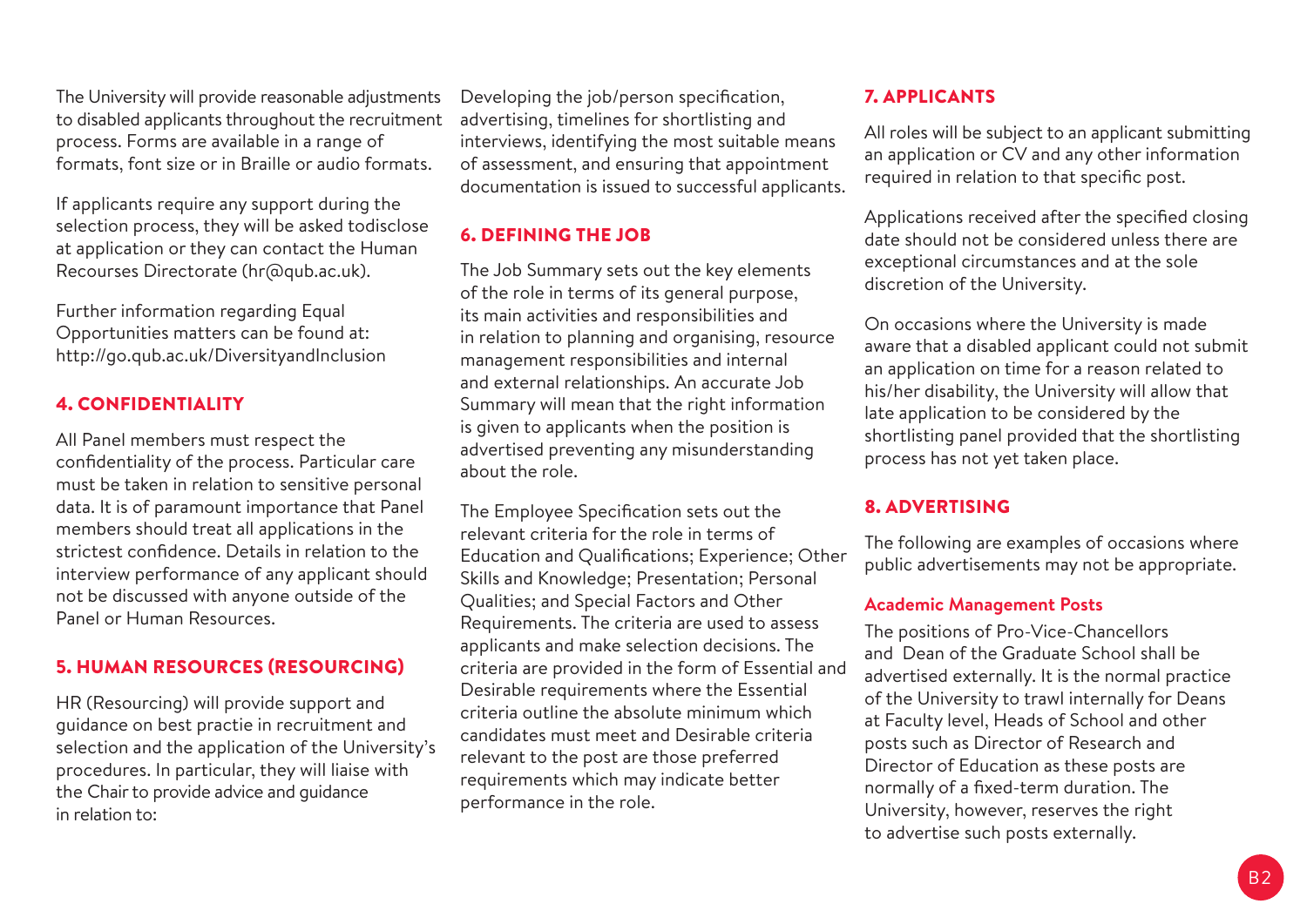#### **Secondment**

Occasions may arise when there are opportunities for short-medium term career development opportunities. In these circumstances and where the opportunity is for a period of more than six months, the opportunities will normally be internally trawled within the University. Where the opportunity is for a period of less than six months, reference should be made to the policy on Employees Temporarily Undertaking Additional Duties. (http://go.qub.ac.uk/ActingUp).

#### **Internal Mobility**

Occasions may arise to promote permanent career development opportunities and as such permanent positions may be advertised internally. The University has an affirmative action plan in place and our Diversity and Inclusion Unit will advise if an internal trawl is appropriate.

#### **Restructuring within a School/Directorate**

This occurs when new duties are allocated among existing employees and the overall head count within the School/Directorate does not increase. To advertise these duties publicly could result in an external appointment and thus leave a member of staff in a redundancy situation. In particular, it must be clearly established that no additional posts have been created and that no vacancy in fact exists.

In circumstances where more than one member of staff could be allocated additional duties which may lead to a regrading, then they must all be considered by the appropriate manager in a systematic and objective manner. This may, for example,

involve a limited internal trawl amongst the eligible staff.

#### **Redundancy**

In accordance with the agreed Redundancy Procedures all reasonable measures will be taken to avoid redundancy. If a vacancy within the University can be filled by an employee, who would otherwise be made redundant, then this vacancy does not need to be advertised and the otherwise redundant employee may be redeployed. Redeployment of staff will not occur when the vacant post is considered to be specialist in nature, for example, requiring specific qualifications and/or experience. Guidance on the application of this scheme can be found in the Redundancy Procedure.

#### **Extension to a Temporary or Fixed-term Contract**

If a temporary or fixed-term contract is nearing completion and, at the same time, another similar vacancy arises within the University, an employee may be offered this vacancy and his/her contract extended. An extension may involve a new project but will involve similar duties and, the employment must be continuous.

#### **Named Research**

This occurs when external funding has been secured on the condition that the work is carried out by named academic/research staff. To publicly advertise such a position could jeopardise the funding.

#### **Development of Work in Hand**

Occasions may arise, for example, where funding has been secured to extend a research or other project. This could be the case with doctoral students where postdoctoral development will lead to the publication of the individual's work. It will be made clear that the contract will terminate on completion of the research and be of a temporary nature.

#### **Reserve Lists**

Where a post can be filled by the use of a valid reserve list for 12 months.

#### 9. PRE-INTERVIEW INFORMATION AND DISCUSSIONS

It is usual and reasonable for applicants for academic and senior non-academic posts to seek detailed information about the post. Applicants may also wish to visit the University to see the facilities and the work undertaken by the Faculty/School or Directorate in question.

Where it is considered reasonable to do so. arrangements will be made to facilitate such requests, as the University considers preinterview discussions and visits to be an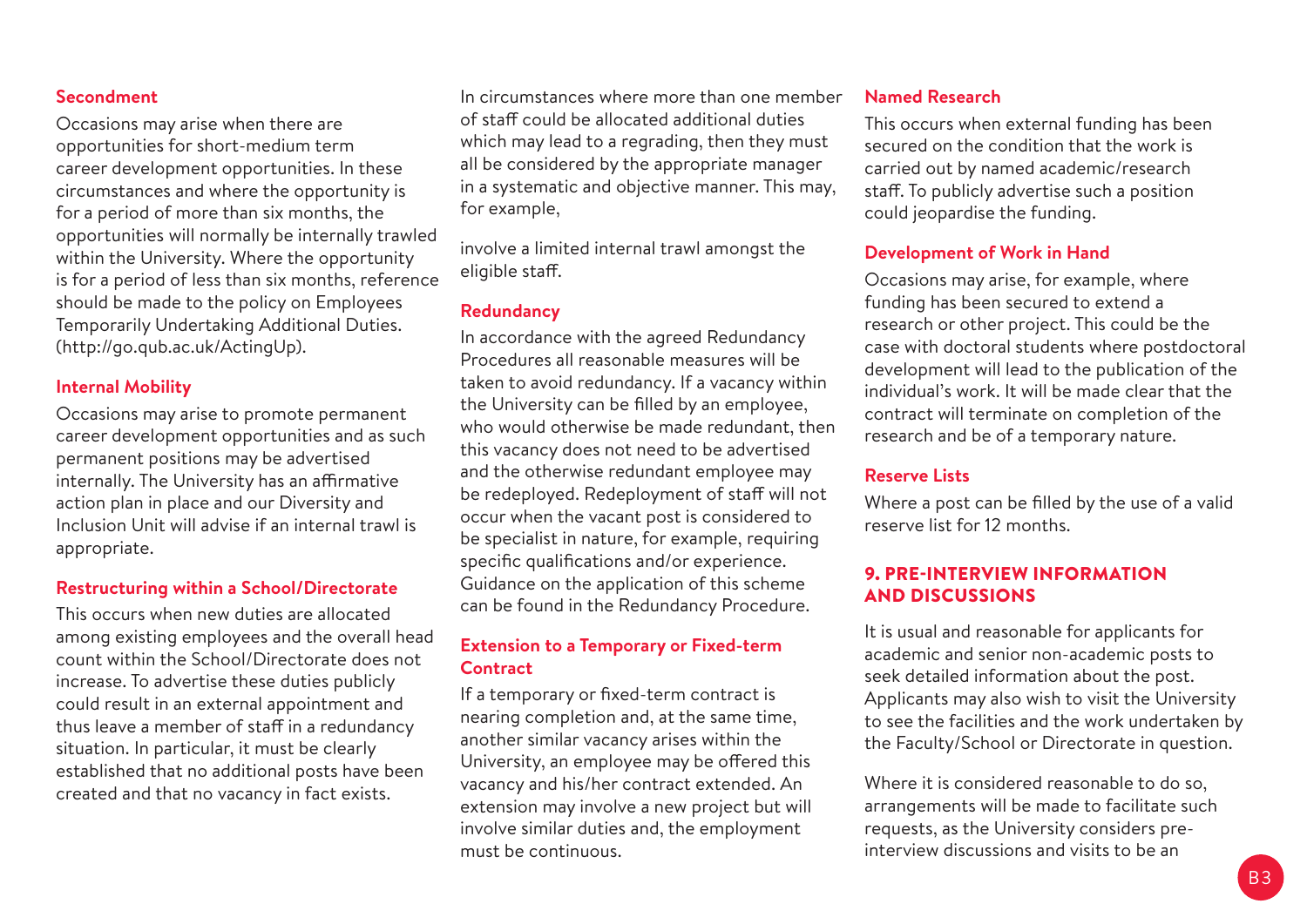important part of the recruitment process for such posts. Contact names and details of the arrangements for pre-interview discussions and visits will be made known to applicants in the advertisement, in the recruitment information pack or via the invitation to interview.

#### 10. CANVASSING

The University recognises that it is appropriate to provide potential applicants with the fullest information through the Search or 'Pre-Interview Discussion' process. Canvassing occurs when an applicant, or an advocate of an applicant, endeavours to gain unfair advantage in relation to employment. If a member of the Recruitment Panel is approached in such circumstances, a record of the nature of the discussion should be made and reported to the Human Resources Business Partner.

Ultimately it will be for the Human Resources Business Partner to decide whether the applicant should be disqualified from the selection process.

#### 11. TWO-STAGE SHORTLISTING PROCESS FOR COMPETITIONS ATTRACTING A LARGE NUMBER OF APPLICANTS

The Recruitment Panel may request HR (Resourcing) to undertake a screening process where all applicants will be assessed prior to shortlisting. Screening of applications is not mandatory and is an optional step within the

University's recruitment process. When deemed appropriate, an initial assessment will be undertaken based on the essential criteria set out in the Job Details. The process will be applied fully and fairly in assessing all applications received.

# 12. SHORTLISTING

The Recruitment Panel should assess the applications to determine which applicants are to be called for interview. At least two members of the Recruitment Panel should undertake the task of shortlisting. Where practical, they should be persons of different gender and community background.

Shortlisting dates and interview panels should be arranged by the Faculty, School or Directorate well in advance.

#### **The Chair will ensure that the Recruitment Panel:**

(i.) Understands the process.

- (ii.) Is clear about the meaning and application of the criteria listed in the Employee Specification. The essential/desirable criteria may be enhanced, but no new criteria may be introduced.
- (iii.) Agrees the prioritisation of the desirable criteria.
- (iv.) Applies the agreed criteria consistently to all applicants.

#### 13. FEEDBACK AT SHORTLISTING

Feedback is not provided to unsuccessful applications at shortlisting, due to the high volume of applications received.

#### 14. SELECTION PROCESS

The primary method of selection by Queen's University Belfast is by means of Recruitment Panel which is established in respect of each post. The Panel is established in respect of each post and is asked to recommend a candidate for each role.

#### 15. RECRUITMENT PANEL

The purpose of the Recruitment Panel is to assess the merit of each applicant and to make a recommendation for appointment. The hiring manager and or Chair should select Recruitment Panel members during the planning stage of a recruitment exercise. Panel members should be available to attend all interviews, to maintain consistency and to ensure fair treatment of all candidates.

The Recruitment Panel should be comprised of individuals who are the most technically qualified to make decisions about the suitability of candidates. The University seeks to ensure Recruitment Panels represent the diversity of the organisation, and in particular, panels should contain both men and women. Where practicable this will include one member from each NI Community Background.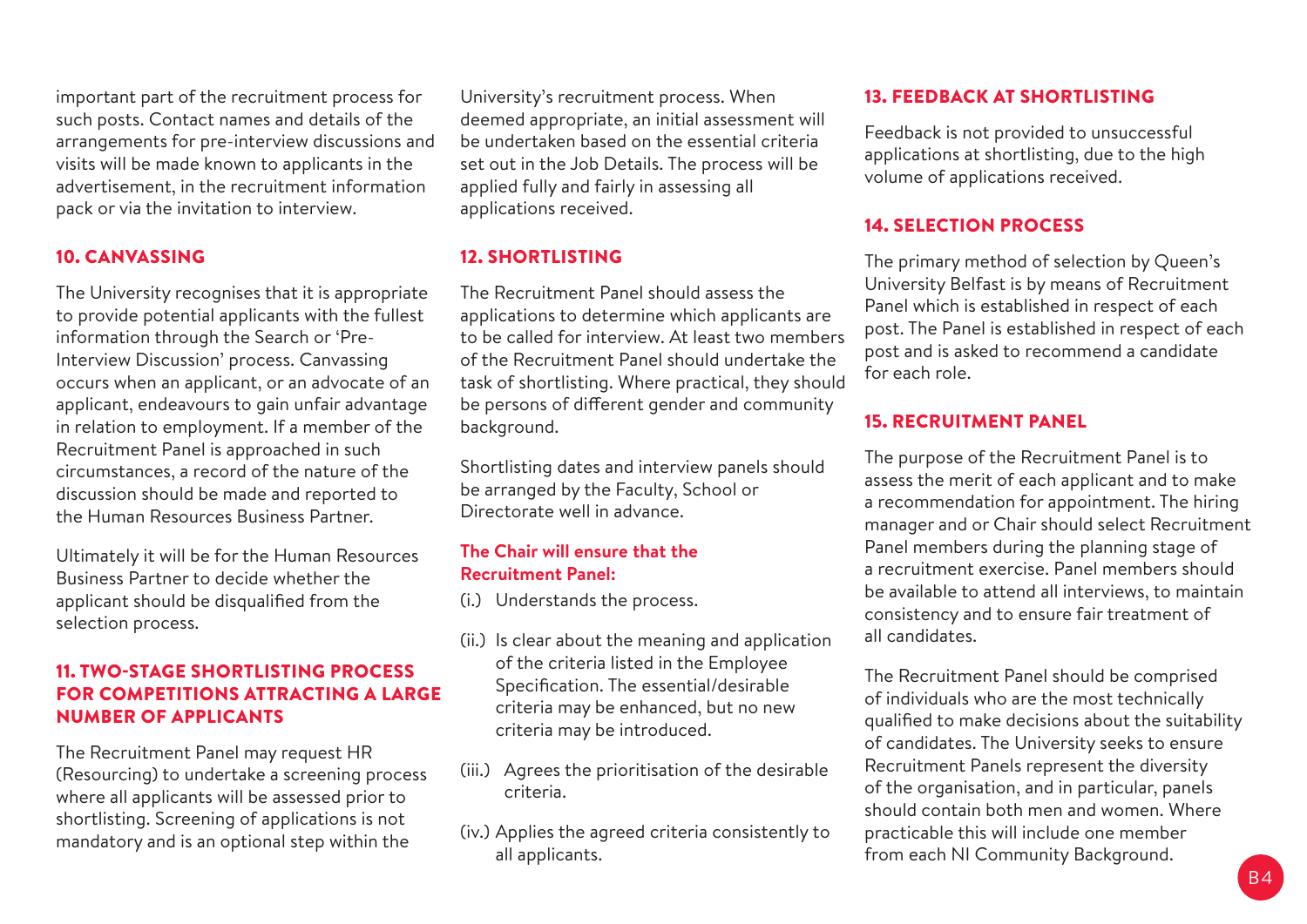Under no circumstances should you have one person interviewing, regardless of grade, responsibilities or duration of post.

The size of the Recruitment Panel should be proportionate to the size and purpose of the role and will normally include the immediate line manager of the vacant post and a colleague who is familiar with the area of work. If the appointment is to a directorate providing services to the rest of the University, consideration should be given to inviting an end user of these services to join the Panel.

The recommended Panel composition detailed **Table 1.**

## 16. EXTERNAL ASSESSORS

An external assessor may be invited to participate as part of a Recruitment Panel whereit is considered necessary to provide expert advice and guidance to panels on thesuitability of candidates for such an appointment. The external assessor is a subject expert or other relevant representative who is not a University employee.

Clinical appointments with external bodies will have different Recruitment Panel compositions to those recommended. Where appropriate up to a maximum of three representatives from the NHS and a Royal College Representative, if required.

Director of the Institute of Professional Legal Studies Recruitment Panel to be determined by Faculty Pro Vice- Chancellor in consultation with the Vice Chancellor and Human Resources.

#### 17. CIRCUMSTANCES WHEN WITHDRAWAL FROM A PANEL MAY BE APPROPRIATE

In circumstances where a Panel member (including an external assessor) is related or has close personal links to an applicant for a post, this should be disclosed to the HR Business Partner or Recruiter. In such circumstances the panel member must withdraw from the selection process.

#### 18. REFERENCES

References are confidential to the members of the Panel and the contents should not be disclosed to anyone else. Referees, however, need to be made aware that the references provided can be called as evidence in legal proceedings and that, under the Data Protection Act, applicants may have a legal right to see a reference.

#### 19. INTERVIEWS

The most effective form of interview is face to face, where the candidate meets all of the Panel members. However, it is recognised that there will be occasions when a candidate is unable to attend for interview. In these circumstances, consideration may be given to organising a video conference, Skype or telephone interview.

# **Table 1 Recommended levels of representation**

| Appointment               | PVC (Including<br>Dean of the<br>Graduate School) | Faculty Deans and<br>Heads of School | Professor                                 | Academic                                  | Clinical Academic                         |
|---------------------------|---------------------------------------------------|--------------------------------------|-------------------------------------------|-------------------------------------------|-------------------------------------------|
| <b>Specified Chair</b>    | VC or nominee                                     | PVC or nominee                       | PVC or nominee                            | Head of School or<br>nominee              | Head of School or<br>nominee              |
| <b>Minimum Panel Size</b> | 5 (Including a<br>Pro-Chancellor)                 |                                      | 4                                         | 4                                         | 4                                         |
| Appointment               | Research                                          | Professional                         | Academic Related                          | Other Support                             | <b>Temporary Staff</b>                    |
|                           |                                                   | Services Director                    |                                           | Staff                                     |                                           |
| <b>Specified Chair</b>    | Head of School or<br>nominee                      | Registrar or<br>nominee              | Head of School/<br>Director or<br>nominee | Head of School/<br>Director or<br>nominee | Head of School/<br>Director or<br>nominee |
| <b>Minimum Panel Size</b> | 3                                                 |                                      | 3                                         | 3                                         |                                           |

\*All Panel members should be operating at a comparative level to the vacancy except in some instances where specialised expertise may be required.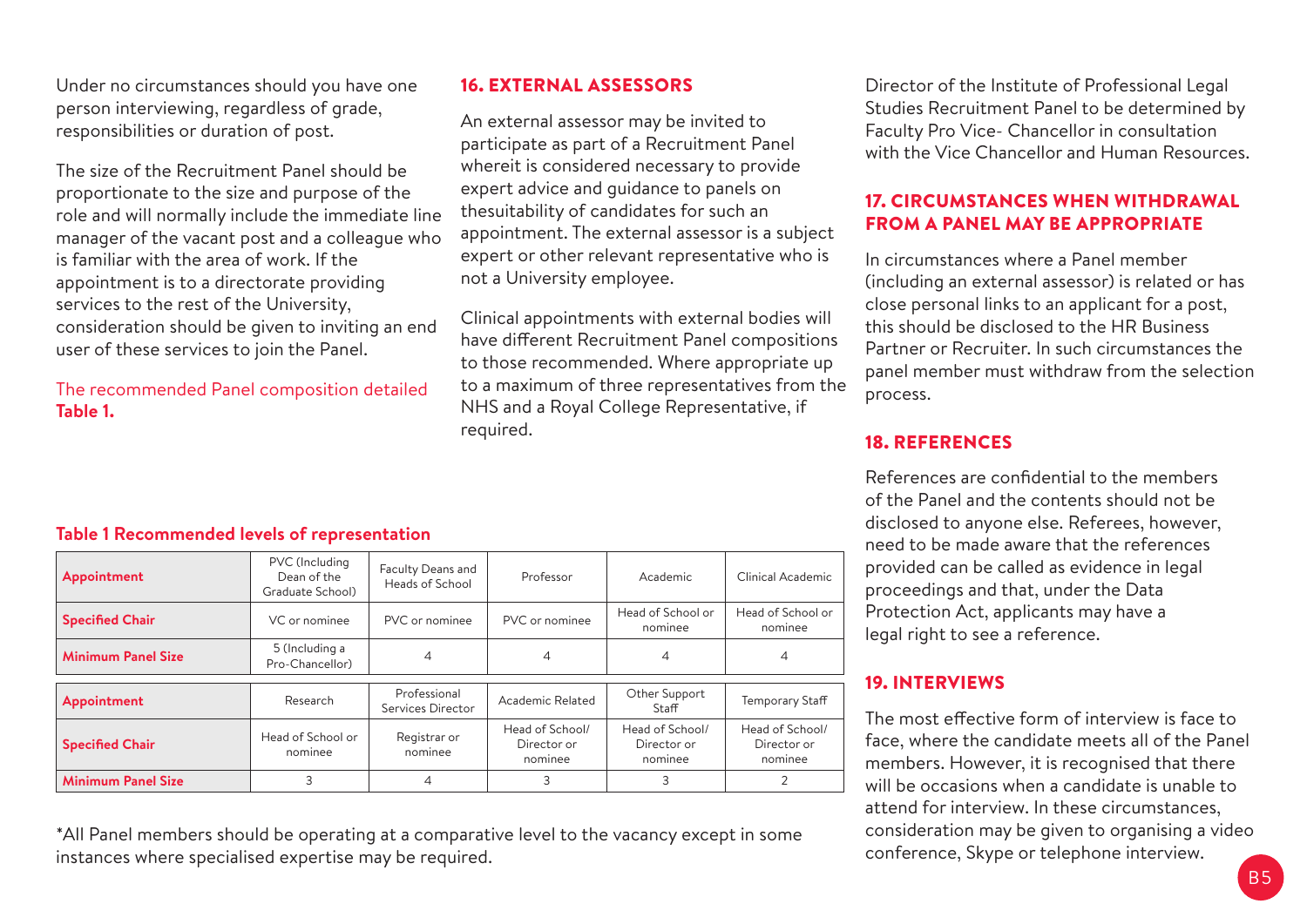#### 20. MARKING

The marking system is numerical and includes the facility to weight the factors appropriately. The framework and weightings will be agreed at the shortlisting meeting.

For academic and senior management positions guidance will be sought from the subject expert(s) on experience. An agreed panel mark will be determined for this factor.

Each panel member will be responsible for completing the remaining factors on their own Interview Rating Form, awarding an individual mark and making comments in each section of the Rating Form.

For all other posts, and, when appropriate, advice should be taken from the subject expert(s) on the first two factors, i.e. education and qualifications and experience.

#### 21. SELECTION DECISION

A summary report of the proceedings will be recorded on the Interview Summary Sheet, clearly specifying the reasons for the decisions reached, paying particular attention to those candidates deemed unsuccessful.

#### 22. POST INTERVIEW

All documentation in connection with the recruitment exercise will be returned to the HR following the interview and will be retained in accordance with the University's Retention Policy.

#### 23. NOTIFICATION TO CANDIDATES

The Chair of the Panel or nominee will normally advise the successful candidate by phone that they have been recommended for appointment.

### 24. SALARY DETERMINATION

The Head of School, or Director of Administration Area, and the Chair in conjunction with Human Resources, will recommend the commencing salary, probationary period and start date. Human Resources will provide the appropriate salary information relating to the post.

Specific information on how the starting salary is determined is provided in based on the University Salary Scales, the use of Supplemental Pay and Award of Related Support Packages.

Clear criteria must be used which applies to all staff on an equal basis and justification is recorded in support of the recommendation for the starting salary.

#### 25. REDEPLOYMENT

In accordance with the redeployment section within the redundancy procedures, redeployment of staff will not occur when the vacant post is considered to be specialist in nature, for example, requiring specific

qualifications and/or experience not matched by the individual.

#### 26. SEARCH PROCEDURE

Search arrangements may be put in place where appropriate for appointments to senior positions or positions which have proved difficult to fill. The Search Procedure is an additional mechanism to assist the normal arrangements for recruitment and selection by open competition. Search arrangements may be undertaken by a specially convened internal Search Committee or by appropriately engaged Executive Search Consultants or a combination of both. The Search Committee or Executive Search Consultants may be delegated to assess candidates in relation to the requirements of the post and recommend a shortlist to the Appointment Panel. The Search Procedure must be operated with sensitivity and care to ensure compliance with current legislation (including equality and fair employment legislation) and the Fair Employment in Northern Ireland Code of Practice.

Search arrangements may be undertaken by a specially convened internal Search Committee or by appropriately engaged Executive Search Consultants or a combination of both. The Search Committee or Executive Search Consultants may be delegated to assess candidates in relation to the requirements of the post and recommend a shortlist to the Appointment Panel.